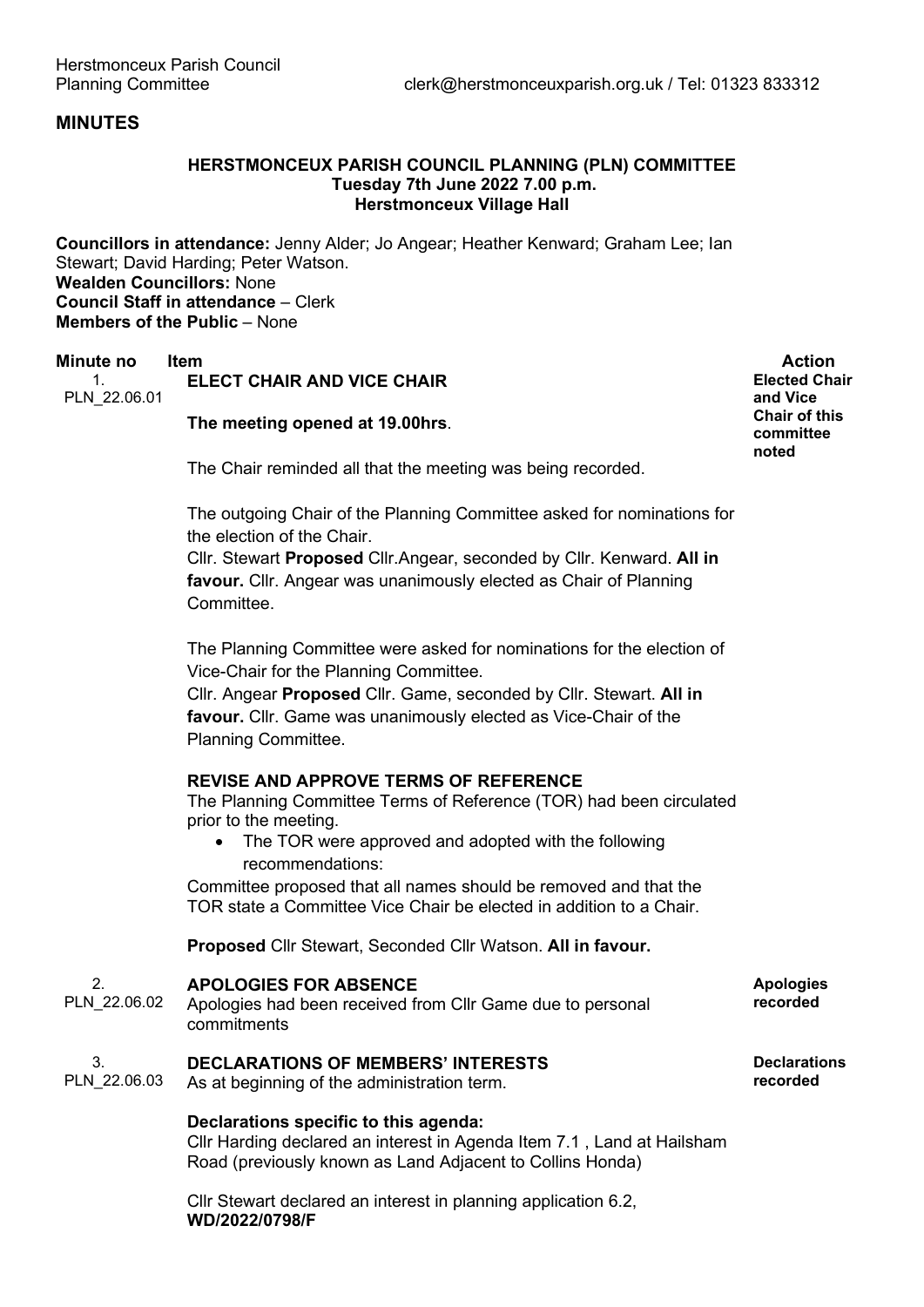#### 4. **DISPENSATION REQUESTS**

PLN\_22.06.04 There were none

#### 5. PLN\_22.06.05 **PUBLIC QUESTIONS OR COMMENTS ON AGENDA ITEMS**  No members of the public were present

6. PLN\_22.06.06 **PLANNING APPLICATIONS RECEIVED FOR CONSIDERATION, COMMENTS AND OBSERVATIONS FOR SUBMISSION TO WEALDEN DISTRICT COUNCIL**

PLN\_22.06.06i **WD/2022/0320/F** – **EXTENSION GRANTED 8/6/2022 Location:** FAIRLIGHT BUNGALOW, HAILSHAM ROAD, HERSTMONCEUX, BN27 4LH Proposal: PROPOSED SINGLE STOREY REAR EXTENSION ABOVE EXISTING SUNKEN GARAGE ALONG WITH NEW DECKED TERRACE, INTERNAL ALTERATIONS AND NEW SIDE PORCH. EXISTING EXTERNAL TIMBER CLADDING TO BE REPLACED WITH COMPOSITE CLADDING

### **Comments and Observations:**

Minor amendments noted following Parish Council's submission feedback to previous application. The Parish Council support this application **Proposed** Cllr Stewart, seconded Cllr Kenward. **All in favour.**

### PLN\_22.06.06ii **Cllr Stewart left the meeting at 19.11**

**WD/2022/0798/F**- Comments by 10/6/2022 **Location:** ROSE COTTAGE, STUNTS GREEN, BN27 4PN Proposal: TWO STOREY SIDE EXTENSION, REAR DORMER / PORCH EXTENSIONS

### **Comments and Observations:**

The Parish Council support this application **Proposed** Cllr Watson, seconded Cllr Harding. **All in favour.**

### **Cllr Stewart re-joined the meeting at 19.13**

## **CONSENTS AND REFUSALS**

### **Refusal**

**APPLICATION NO. WD/2021/3149/F** PROPOSED TWO STOREY SIDE EXTENSION TO SINGLE DWELLING HOUSE. HOLLY BANK, COWBEECH ROAD, COWBEECH, HERSTMONCEUX, BN27 4JP

**Application No. WD/2022/0048/F** PLANNING APPLICATION FOR THE CONVERSION OF A RURAL BUILDING TO RESIDENTIAL DWELLINGHOUSE. ST MICHAELS, COWBEECH ROAD, COWBEECH, HERSTMONCEUX, BN27 4JF

**APPLICATION NO. WD/2021/2998/MFA** MINOR MATERIAL AMENDMENT TO WD/2018/1584/MRM (RESERVED MATTERS PURSUANT TO OUTLINE PERMISSION WD/2015/0090/MAO (ERECTION OF UP TO 70 RESIDENTIAL DWELLINGS (INCLUDING AFFORDABLE HOUSING), VEHICULAR ACCESS FROM GARDNER STREET, OPEN SPACE, LANDSCAPING INCLUDING SUSTAINABLE URBAN DRAINAGE SYSTEMS AND ALL NECESSARY GROUND WORKS) INVOLVING VARIATION OF CONDITION 5 TO ENABLE THE SUBSTITUTION OF THE APPROVED SCHEDULE OF ACCOMMODATION (REV K) WITH THE SCHEDULE OF ACCOMMODATION (REV P01) DATED 23 FEBRUARY 2021. LAND ADJACENT TO LIME CROSS RECREATION GROUND, GARDNER STREET, HERSTMONCEUX

**Comments and observations to Planning at Wealden**

**Dispensations noted**

**Comments and observations to Planning at Wealden**